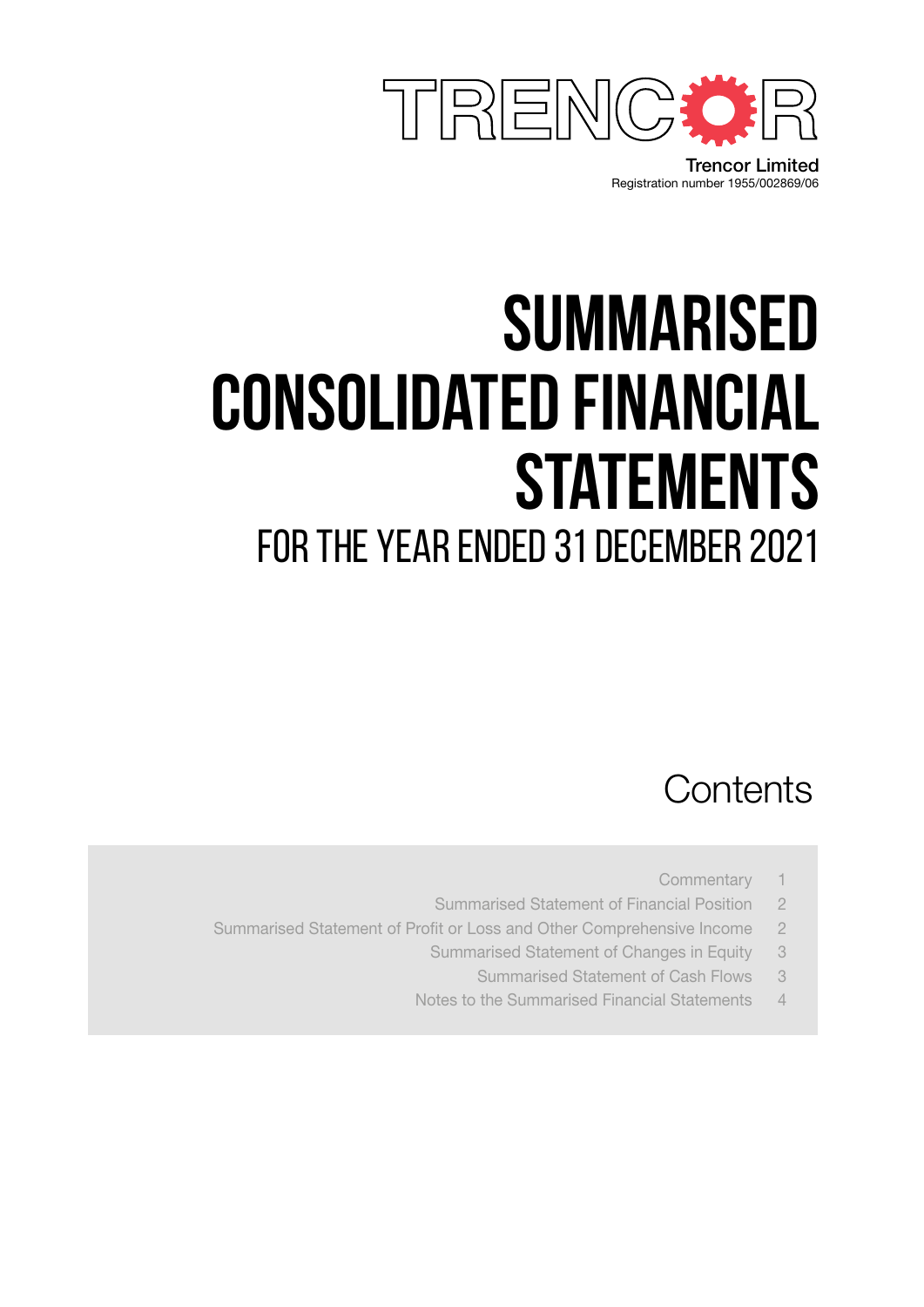# **Commentary**

- Basic earnings/(loss) and headline earnings/(loss) for the year ended 31 December 2021 amounted to 3 cents per share (2020: loss 22 cents per share).
- The SA rand to US dollar exchange rate at 31 December 2021 was R15,87 (2020: R14,58). The average SA rand to US dollar exchange rate for the twelve months was R14,85 (2020: R16,42).
- The results of TAC Limited ("TAC"), reporting under US GAAP, are converted to IFRS for inclusion in the results of Trencor, which is required to report under IFRS. The current year's results under both accounting conventions are identical given the limited activities of TAC.
- No cash dividends declared during the year (2020: 160 cents per share).

Based on the relevant spot exchange rate, the net asset value ("NAV") of Trencor at the dates below was as follows:

|                                                                             | 31 December<br>2021 | 31 December<br>2020     |
|-----------------------------------------------------------------------------|---------------------|-------------------------|
| Spot exchange rate US\$1                                                    | R <sub>15</sub> ,87 | R <sub>14,58</sub>      |
|                                                                             | <b>Rm</b>           | Rm                      |
| TAC (book NAV)<br>Cash (excluding in TAC)<br>Other net assets/(liabilities) | 777<br>432          | 715<br>431<br>(5)       |
| <b>Total NAV</b>                                                            | 1 2 1 0             | 1 1 4 1                 |
|                                                                             | R per share         | R per share             |
| TAC (book NAV)<br>Cash (excluding in TAC)<br>Other net assets/(liabilities) | 4,48<br>2,49        | 4,12<br>2,49<br>(0, 03) |
| Total NAV per share                                                         | 6,97                | 6,58                    |

Notes:

1. The values at a reporting year-end are actual values converted at the applicable exchange rate.

2. Included in the book NAV of TAC at 31 December 2021 are cash deposits of US\$49 million (2020: US\$49 million).

3. Included in cash (excluding in TAC) at 31 December 2021 are cash deposits held in escrow of US\$17 million (2020: US\$17 million).

#### SIMPLIFICATION OF INTERESTS

A great amount of detail has been provided in previous reports outlining the steps taken to simplify Trencor's interests. Major steps in this simplification process included, inter alia, the unbundling of Trencor's entire shareholding in Textainer Group Holdings Limited to Trencor shareholders by way of two in specie dividends in December 2019 and June 2020 respectively and the cash sale by Trencor's subsidiary, TAC Limited, of its container asset owning company, Leased Assets Pool Company Limited.

As a result of the simplification process, the group is now invested solely in cash and other liquid assets.

#### CHANGES TO THE BOARD

At the annual general meeting held on 11 May 2021, Hennie van der Merwe retired as an executive director and as chief executive officer and from the respective board committees on which he served.

On that date, Ric Sieni (financial director) was appointed to undertake the additional role of chief executive officer and the executive committee and governance committee were discontinued. The functions of the governance committee are now undertaken by the board itself.

#### COVID-19

At present, the impact of Covid-19 is not expected to have any material effect on the going concern status of Trencor. The situation will continue to be monitored and responded to, as necessary. Appropriate measures are in place to ensure a safe working environment and that Trencor remains operational.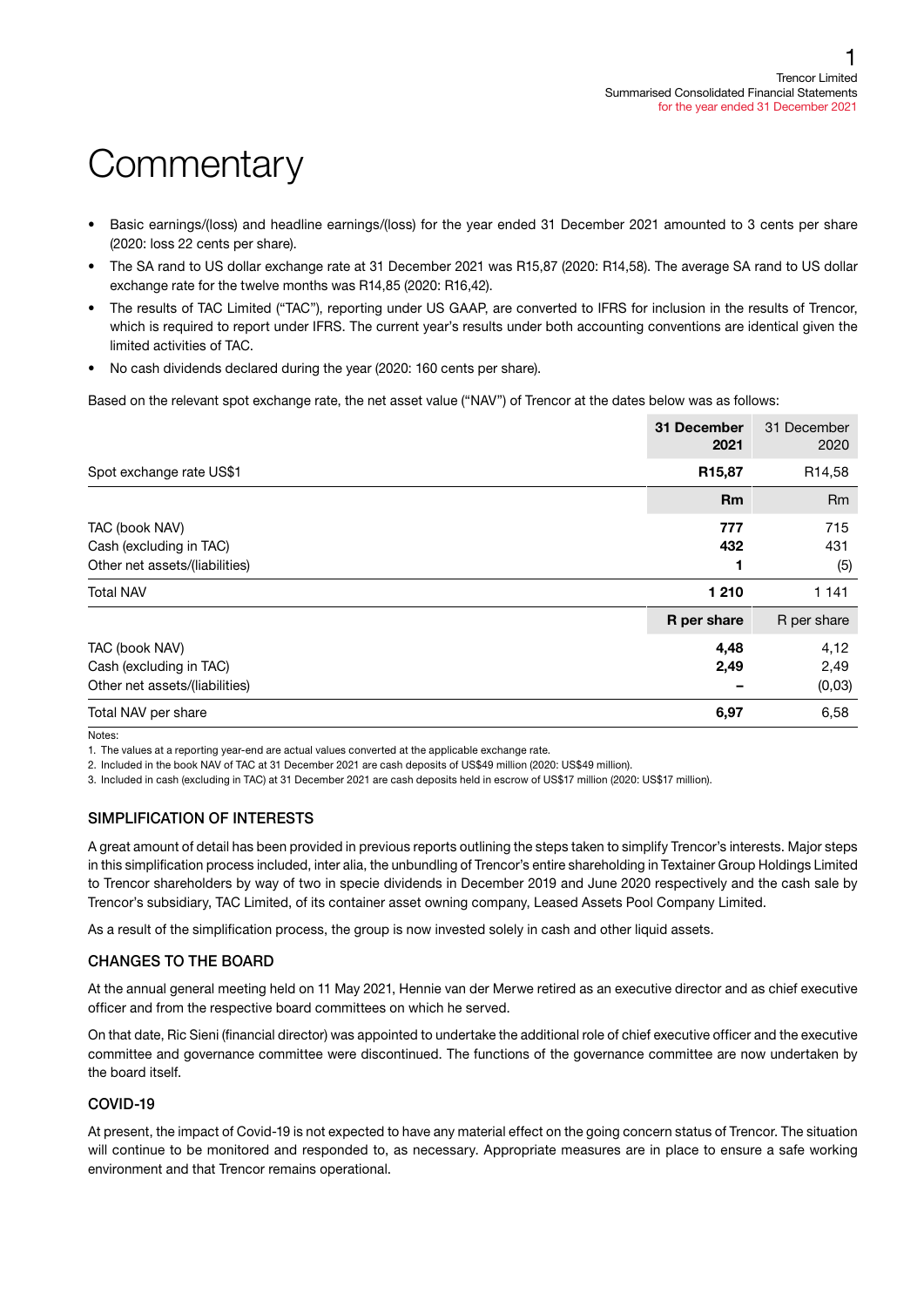# Summarised Statement of Financial Position

at 31 December 2021

|                                                    |              | 2021      | 2020           |
|----------------------------------------------------|--------------|-----------|----------------|
|                                                    | <b>Notes</b> | <b>Rm</b> | R <sub>m</sub> |
| <b>Assets</b>                                      |              |           |                |
| Property, plant and equipment                      |              | 1         |                |
| Deferred tax assets                                |              | 2         | 2              |
| Restricted cash                                    | 3            | 273       | 252            |
| <b>Total non-current assets</b>                    |              | 276       | 255            |
| Trade and other receivables                        |              | 3         | 3              |
| Cash and cash equivalents                          | 4            | 936       | 895            |
| <b>Total current assets</b>                        |              | 939       | 898            |
| <b>Total assets</b>                                |              | 1 2 1 5   | 1 1 5 3        |
| <b>Equity</b>                                      |              |           |                |
| <b>Issued capital</b>                              |              |           |                |
| Reserves                                           |              | 1 209     | 1 140          |
| Equity attributable to shareholders of the company |              | 1 2 1 0   | 1 1 4 1        |
| <b>Liabilities</b>                                 |              |           |                |
| Lease liability                                    |              |           |                |
| Deferred tax liabilities                           |              |           | 2              |
| <b>Total non-current liabilities</b>               |              |           | 3              |
| Trade and other payables                           |              | 3         | 8              |
| Current tax liabilities                            | 6.1          |           |                |
| Current portion of lease liability                 |              |           |                |
| <b>Total current liabilities</b>                   |              | 5         | 9              |
| <b>Total liabilities</b>                           |              | 5         | 12             |
| <b>Total equity and liabilities</b>                |              | 1 2 1 5   | 1 1 5 3        |

### Summarised Statement of Profit or Loss and Other Comprehensive Income

for the year ended 31 December 2021

|                                                                                                                                                                              | <b>Notes</b> | 2021<br><b>Rm</b>  | 2020<br><b>Rm</b>        |
|------------------------------------------------------------------------------------------------------------------------------------------------------------------------------|--------------|--------------------|--------------------------|
| Other operating income<br>Employee benefits expense<br>Depreciation<br>Other operating expenses                                                                              |              | 22<br>(10)<br>(15) | 8<br>(22)<br>(2)<br>(43) |
| Fair value adjustment of investment in equity shares                                                                                                                         | 5            |                    | 16                       |
| Operating loss before finance income<br>Finance income                                                                                                                       |              | (3)                | (43)<br>23               |
| Profit/(Loss) before tax<br>Income tax (credit)/expense                                                                                                                      | 6.2          | 4<br>(2)           | (20)<br>18               |
| Profit/(Loss) for the year<br>Other comprehensive income<br>Items that are or may be reclassified subsequently to profit or loss<br>Foreign currency translation differences |              | 6<br>63            | (38)<br>85               |
| Total comprehensive income for the year                                                                                                                                      |              | 69                 | 47                       |
| Earnings/(Loss) per share<br>Basic earnings/(loss) per share (cents)<br>Diluted earnings/(loss) per share (cents)                                                            | 7.2          | 3<br>3             | (22)<br>(22)             |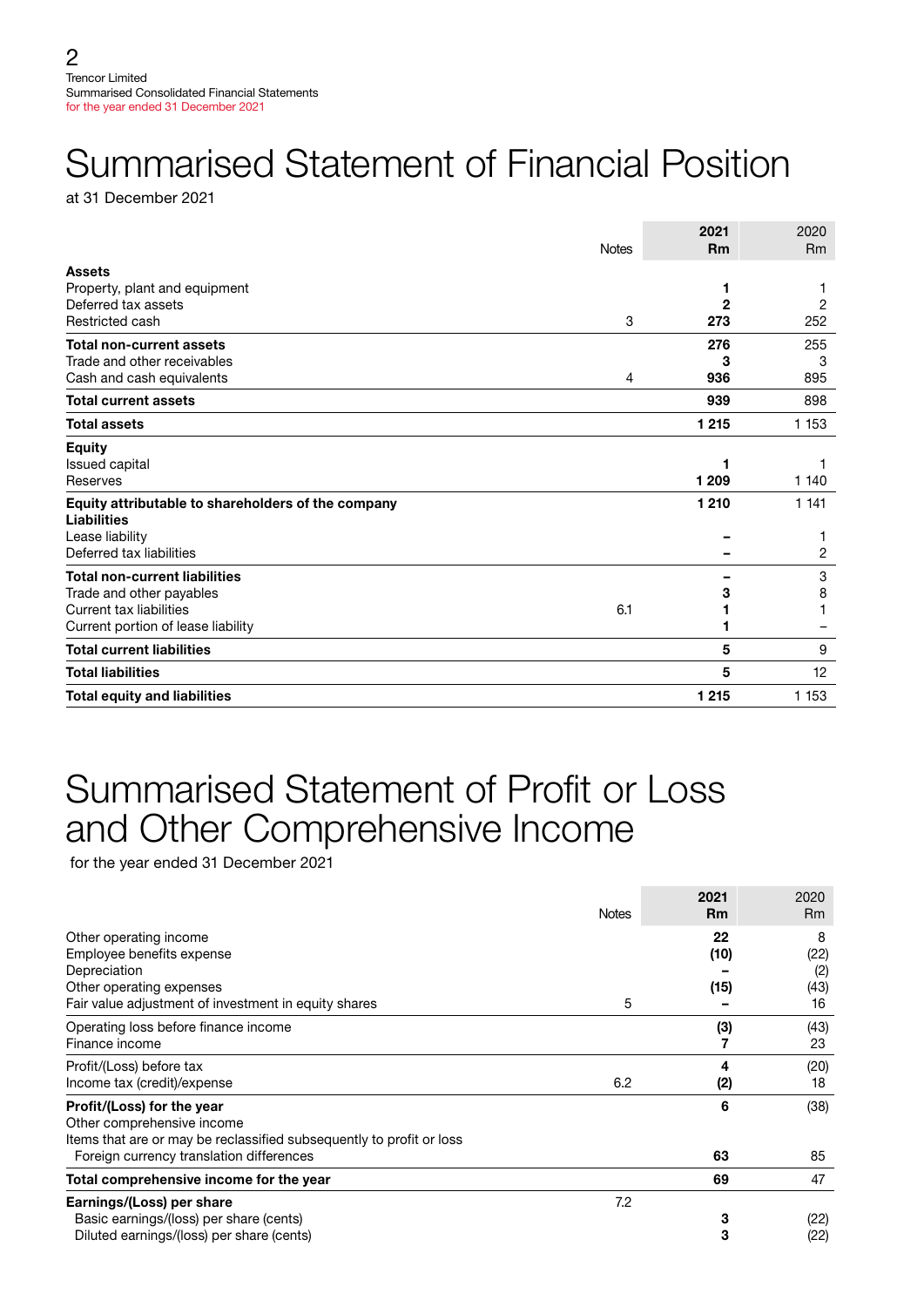# Summarised Statement of Changes in Equity

for the year ended 31 December 2021

|                                                       |                          | Foreign                 |           |         |
|-------------------------------------------------------|--------------------------|-------------------------|-----------|---------|
|                                                       | Share                    | currency<br>translation | Retained  |         |
|                                                       | capital                  | reserve                 | income    | Total   |
|                                                       | <b>Rm</b>                | <b>Rm</b>               | <b>Rm</b> | Rm      |
| Balance at 1 January 2020                             |                          | 295                     | 1830      | 2 1 2 6 |
| Total comprehensive income/(loss) for the year        |                          |                         |           |         |
| Loss for the year                                     |                          |                         | (38)      | (38)    |
| Other comprehensive income for the year               |                          |                         |           |         |
| Foreign currency translation differences              |                          | 85                      |           | 85      |
| Total other comprehensive income for the year         |                          | 85                      |           | 85      |
| Total comprehensive income/(loss) for the year        |                          | 85                      | (38)      | 47      |
| Transactions with owners, recorded directly in equity |                          |                         |           |         |
| Distributions to owners                               |                          |                         |           |         |
| Dividends paid                                        |                          |                         | (1032)    | (1032)  |
| Total distributions to owners                         | $\overline{\phantom{0}}$ | -                       | (1032)    | (1032)  |
| Total transactions with owners                        |                          |                         | (1032)    | (1032)  |
| <b>Balance at 31 December 2020</b>                    |                          | 380                     | 760       | 1 1 4 1 |
| Total comprehensive income for the year               |                          |                         |           |         |
| Profit for the year                                   |                          |                         | 6         | 6       |
| Other comprehensive income for the year               |                          |                         |           |         |
| Foreign currency translation differences              |                          | 63                      |           | 63      |
| Total other comprehensive income for the year         |                          | 63                      |           | 63      |
| Total comprehensive income for the year               |                          | 63                      | 6         | 69      |
| <b>Balance at 31 December 2021</b>                    | 1                        | 443                     | 766       | 1 2 1 0 |

# Summarised Statement of Cash Flows

for the year ended 31 December 2021

|                                                                             | <b>Notes</b> | 2021<br><b>Rm</b> | 2020<br>Rm |
|-----------------------------------------------------------------------------|--------------|-------------------|------------|
| Cash flows from operating activities                                        |              |                   |            |
| Cash utilised by operations                                                 |              | (30)              | (83)       |
| Finance income received                                                     |              |                   | 21         |
| Dividends paid to shareholders of the company                               |              |                   | (599)      |
| Income tax paid                                                             | 6.1          |                   | (191)      |
| Net cash outflow from operating activities                                  |              | (23)              | (852)      |
| Cash flows from investing activities                                        |              |                   |            |
| Decrease in restricted cash                                                 |              |                   | 273        |
| Net cash inflow from investing activities                                   |              |                   | 273        |
| Cash flows from financing activities                                        |              |                   |            |
| Lease liability repaid                                                      |              |                   | (1)        |
| Net cash outflow from financing activities                                  |              |                   | (1)        |
| Net decrease in cash and cash equivalents before exchange rate fluctuations |              | (22)              | (580)      |
| Cash and cash equivalents at the beginning of the year                      |              | 895               | 1428       |
| Effect of exchange rate fluctuations on cash and cash equivalents           |              | 63                | 47         |
| Cash and cash equivalents at the end of the year                            | 4            | 936               | 895        |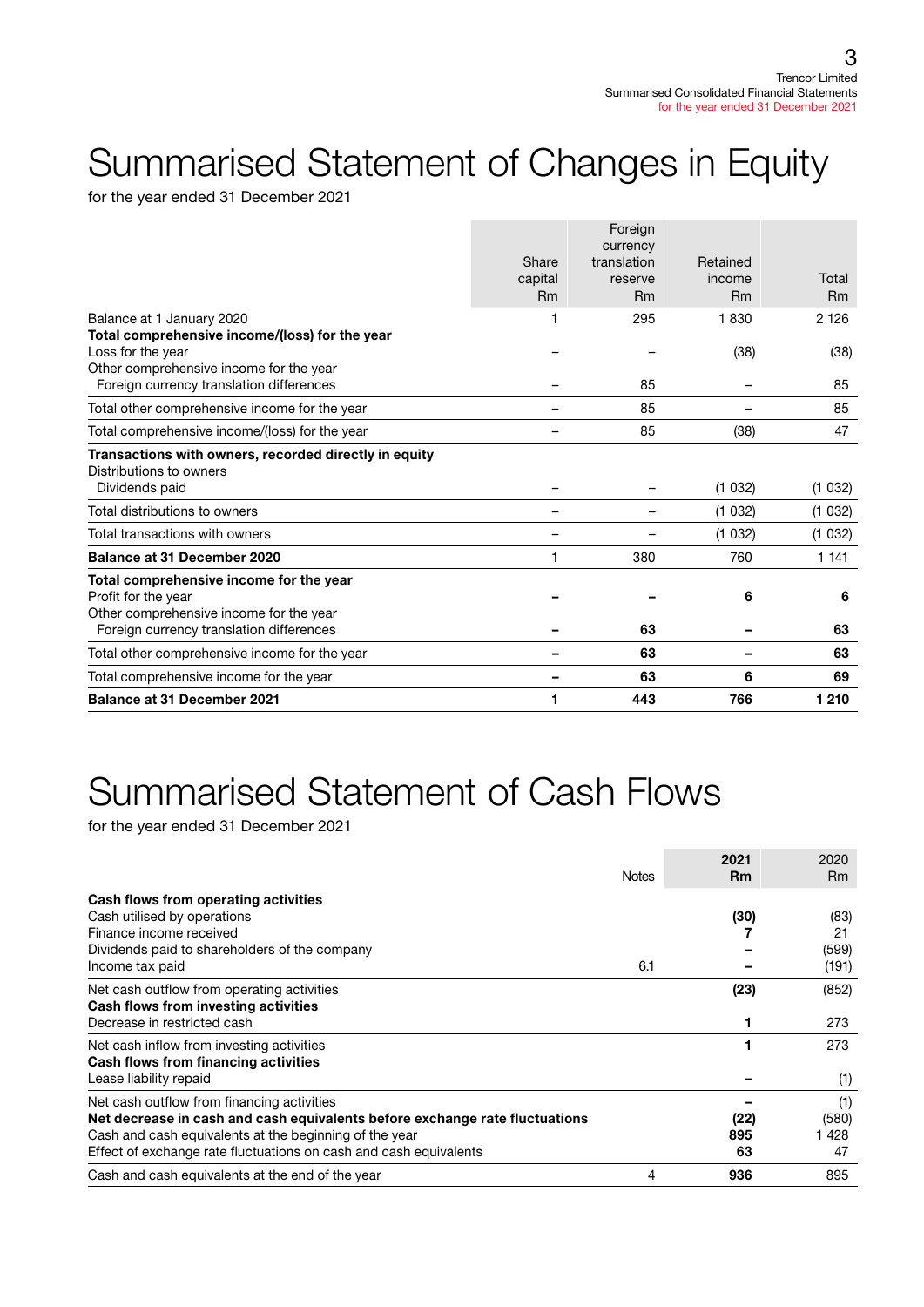### Notes to the Summarised Financial Statements

for the year ended 31 December 2021

#### 1. Basis of preparation

The summarised consolidated financial statements have been extracted from the audited consolidated financial statements of the company and its subsidiaries, together referred to as the group, for the year ended 31 December 2021.

The consolidated financial statements for the year ended 31 December 2021 have been audited by KPMG Inc., who expressed an unmodified opinion thereon.

The audited consolidated and separate financial statements (consolidated financial statements) for the year ended 31 December 2021 are available at http://www.trencor.net/financialreports/2021-reports/ and from the registered office of the company.

The summarised consolidated financial statements comprise the summarised statement of financial position at 31 December 2021, summarised statement of profit or loss and other comprehensive income, summarised statement of changes in equity and summarised statement of cash flows for the year ended 31 December 2021, and selected explanatory notes.

The summarised consolidated financial statements and the consolidated financial statements have been prepared under the supervision of Ric Sieni CA(SA) (Financial Director). The directors take full responsibility for the preparation of the summarised consolidated financial statements and that the financial information has been correctly extracted from the underlying consolidated annual financial statements, which were approved by the board on 30 March 2022. The summarised consolidated financial statements have not been audited.

The summarised consolidated financial statements are prepared in accordance with the requirements of the JSE Limited Listings Requirements for provisional reports and the requirements of the Companies Act of South Africa. The Listings Requirements require provisional reports to be prepared in accordance with the framework concepts and the measurement and recognition requirements of International Financial Reporting Standards ("IFRS") and the SAICA Financial Reporting Guides as issued by the Accounting Practices Committee and Financial Pronouncements as issued by Financial Reporting Standards Council and to also, as a minimum, contain the information required by IAS 34 *Interim Financial Reporting*. The accounting policies applied in the preparation of the summarised consolidated financial statements are in terms of IFRS and are consistent with those applied in the previous consolidated financial statements for the year ended 31 December 2020.

#### *Segmental reporting*

During 2019, Trencor disposed of the group's last remaining operating segment. Accordingly, there are no segments to report and a segment analysis has not been prepared.

#### 2. Accounting standards and interpretations effective from 1 January 2021

Interest Rate Benchmark Reform – Phase 2 (IAS 39, IFRS 7, IFRS 9 and IFRS 16) had no impact on the group's consolidated financial statements.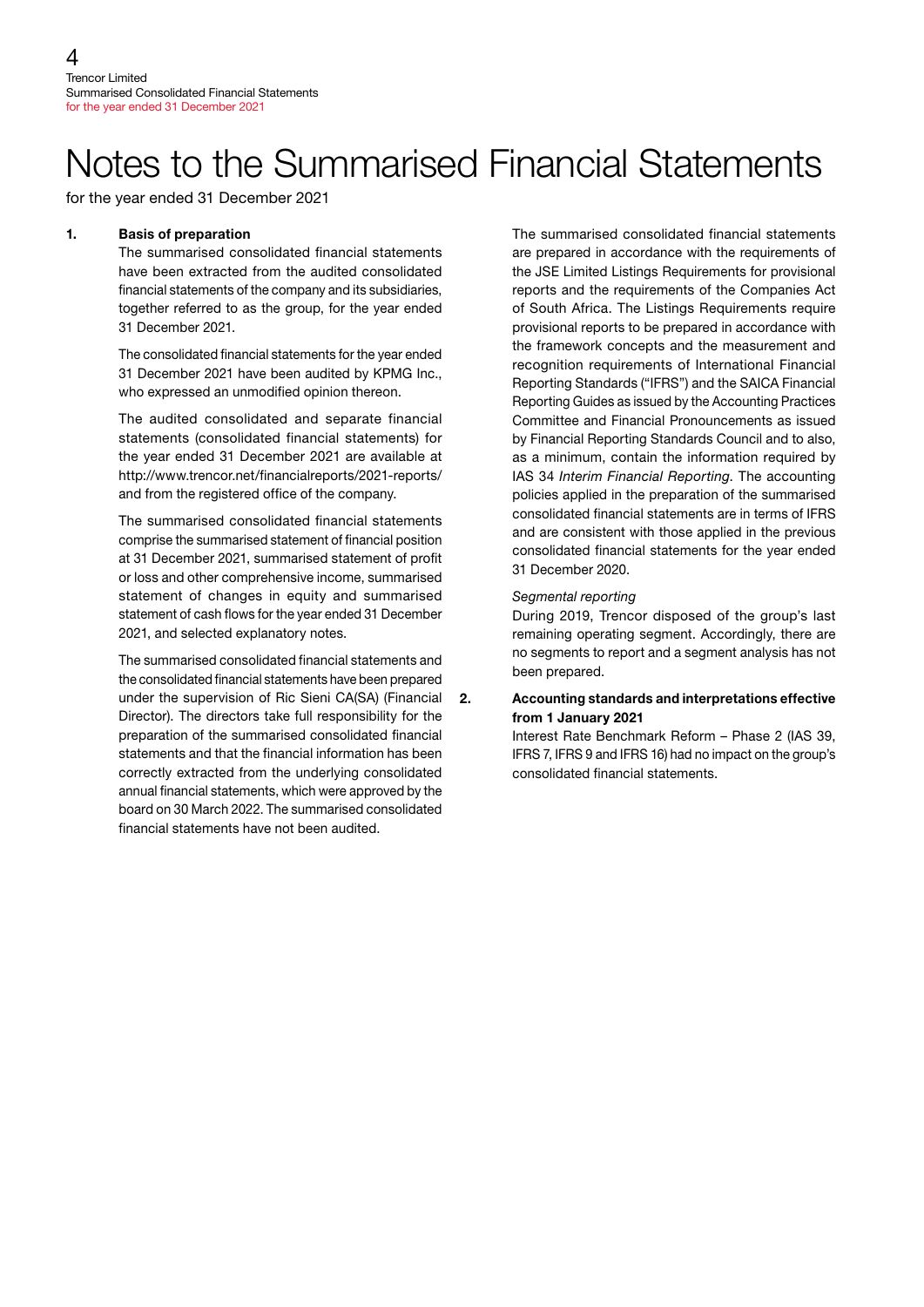#### Trencor Limited Summarised Consolidated Financial Statements for the year ended 31 December 2021 5

|    |                                                                                                                                                                                            | 2021<br><b>Rm</b> | 2020<br>R <sub>m</sub> |
|----|--------------------------------------------------------------------------------------------------------------------------------------------------------------------------------------------|-------------------|------------------------|
| 3. | <b>Restricted cash</b>                                                                                                                                                                     |                   |                        |
|    | The escrow account in relation to the Halco Trust indemnitees will be held until<br>the indemnity terminates or otherwise falls away prior to 31 December 2024<br>(refer to note $9.1.1$ ) | 273               | 252                    |
| 4. | Cash and cash equivalents                                                                                                                                                                  |                   |                        |
|    | Bank balances<br>Money market instruments and call and term deposits                                                                                                                       | 5<br>931          | 5<br>890               |
|    |                                                                                                                                                                                            | 936               | 895                    |

Refer to indemnity provided by Trencor in relation to the Halco Trust indemnitees in note 9.1.1.

#### 5. Investment in equity shares

Investment in Textainer Group Holdings Limited ("Textainer") measured at fair value through profit or loss:

The 27 278 802 Textainer shares, inward secondary listed shares on the JSE, were unbundled by way of distributions of assets in specie on 15 June 2020 and 17 December 2019. The distributions made by Trencor in 2020 amounted to R433 million and R3 597 million in 2019. These distributions incurred net dividends tax of R22 million and R169 million respectively.

|     | Reconciliation of investment in equity shares:       |     |       |
|-----|------------------------------------------------------|-----|-------|
|     | Fair value at the beginning of the year              |     | 417   |
|     | Distribution to shareholders                         |     | (433) |
|     | Fair value adjustment due to movement in share price |     | 16    |
|     | Fair value at the end of the year                    |     |       |
|     | Income tax                                           |     |       |
| 6.1 | Income tax paid                                      |     |       |
|     | Amounts payable at the beginning of the year         | 1   | 175   |
|     | Recognised in profit or loss                         |     |       |
|     | South African dividends tax                          |     | 17    |
|     | Amounts payable at the end of the year               | (1) | (1)   |
|     | Amounts paid during the year                         |     | 191   |
| 6.2 | Income tax (credit)/expense                          |     |       |
|     | South African normal                                 |     |       |
|     | Current                                              |     |       |
|     | Adjustment for prior years                           |     | (1)   |
|     | South African deferred                               |     |       |
|     | (Reversal)/Origination of temporary differences      | (2) |       |
|     | South African dividends tax                          |     | 17    |
|     |                                                      | (2) | 18    |

#### 6.3 Dividends tax

 $6.$ 

In the previous year, dividends tax of R17 million comprised a R22 million charge in respect of the June 2020 unbundling, less refunds of R5 million claimed in respect of the dividends tax paid of R174 million on the December 2019 unbundling (refer to note 5).

#### 7. Earnings/(Loss) per share

| 7.1 | Weighted average number of shares in issue (million)                                                                                                                          | 173.5       | 173.5                |
|-----|-------------------------------------------------------------------------------------------------------------------------------------------------------------------------------|-------------|----------------------|
| 7.2 | Earnings/(Loss) per share<br>Basic earnings/(loss) per share (cents)<br>Diluted earnings/(loss) per share (cents)                                                             | з<br>3      | (22)<br>(22)         |
| 7.3 | Headline earnings/(loss) attributable to shareholders of the company (Rm)<br>Headline earnings/(loss) per share (cents)<br>Diluted headline earnings/(loss) per share (cents) | 6<br>з<br>3 | (38)<br>(22)<br>(22) |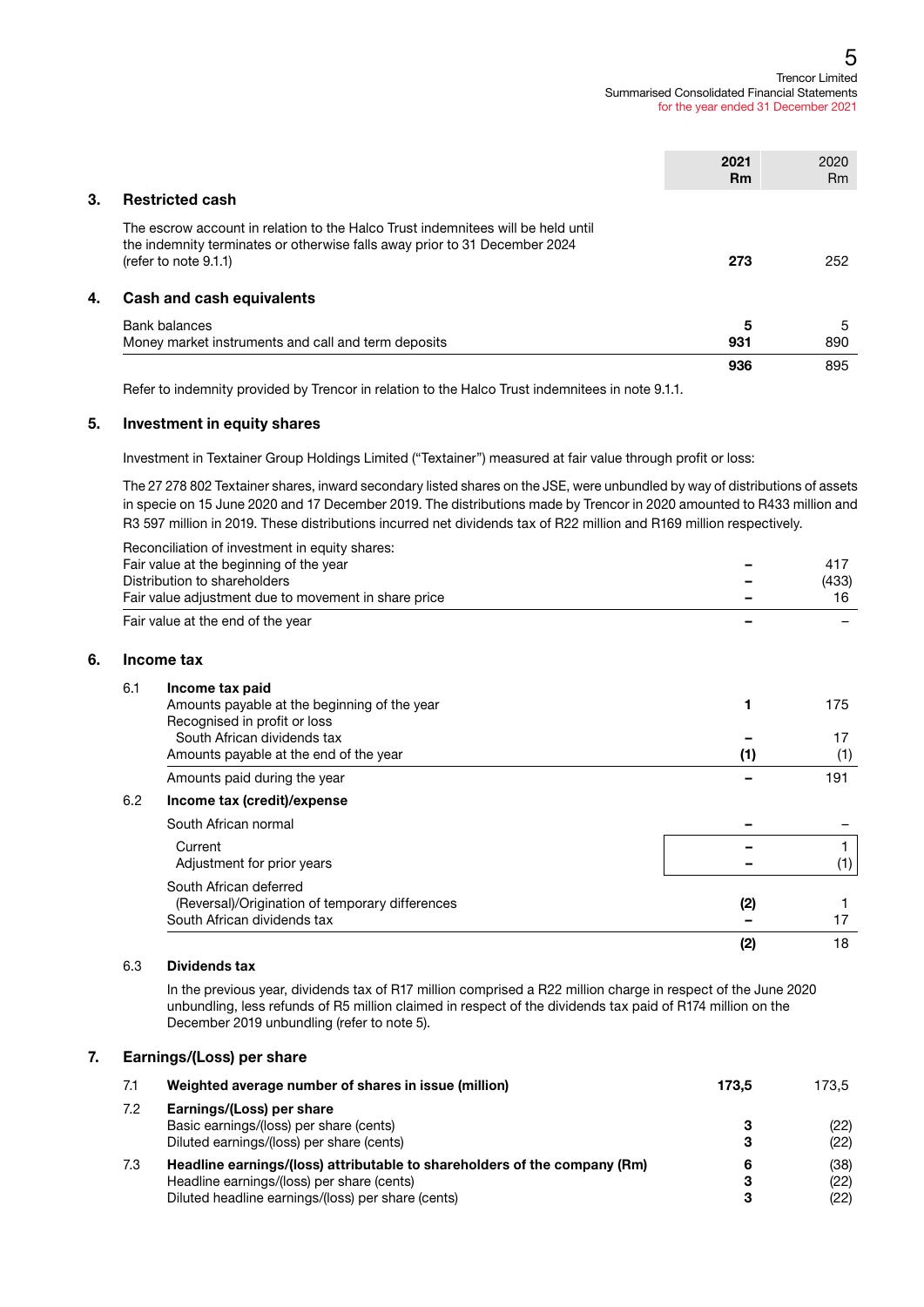#### 8. Financial instruments and risk management

#### Classification and measurement of financial assets and financial liabilities

The carrying amounts and fair values of each category of financial assets and liabilities are as follows:

The analysis of financial assets and liabilities into their categories as defined in IFRS 9 *Financial Instruments* is set out in the tables below. Assets and liabilities outside the scope of the standards are excluded.

|                              | Financial<br>assets at<br>amortised | Financial<br>liabilities at<br>amortised | Total<br>carrying   | Fair value* |
|------------------------------|-------------------------------------|------------------------------------------|---------------------|-------------|
|                              | cost<br>R <sub>m</sub>              | cost<br><b>Rm</b>                        | amount<br><b>Rm</b> | <b>Rm</b>   |
| 2021                         |                                     |                                          |                     |             |
| <b>Financial assets</b>      |                                     |                                          |                     |             |
| Restricted cash              | 273                                 |                                          | 273                 | 273         |
| Cash and cash equivalents    | 936                                 |                                          | 936                 | 936         |
|                              | 1 209                               |                                          | 1 209               | 1 2 0 9     |
| <b>Financial liabilities</b> |                                     |                                          |                     |             |
| Lease liability              |                                     | 1                                        | 1                   |             |
| Trade and other payables     |                                     | 3                                        | 3                   | 3           |
|                              |                                     | 4                                        | 4                   | 4           |
| 2020                         |                                     |                                          |                     |             |
| <b>Financial assets</b>      |                                     |                                          |                     |             |
| Restricted cash              | 252                                 |                                          | 252                 | 252         |
| Cash and cash equivalents    | 895                                 |                                          | 895                 | 895         |
|                              | 1 1 4 7                             |                                          | 1 1 4 7             | 1 1 4 7     |
| <b>Financial liabilities</b> |                                     |                                          |                     |             |
| Lease liability              |                                     |                                          |                     |             |
| Trade and other payables     |                                     | 8                                        | 8                   | 8           |
|                              |                                     | 9                                        | 9                   | 9           |

\* The fair values of the financial assets and financial liabilities are their carrying amounts as they are a reasonable approximation thereof.

The group has assessed the potential impairment on restricted cash and cash and cash equivalents. The group considers that these restricted cash and cash and cash equivalents have low credit risk based on the external credit ratings of the counterparties, therefore the expected credit loss allowance for these financial assets is nil.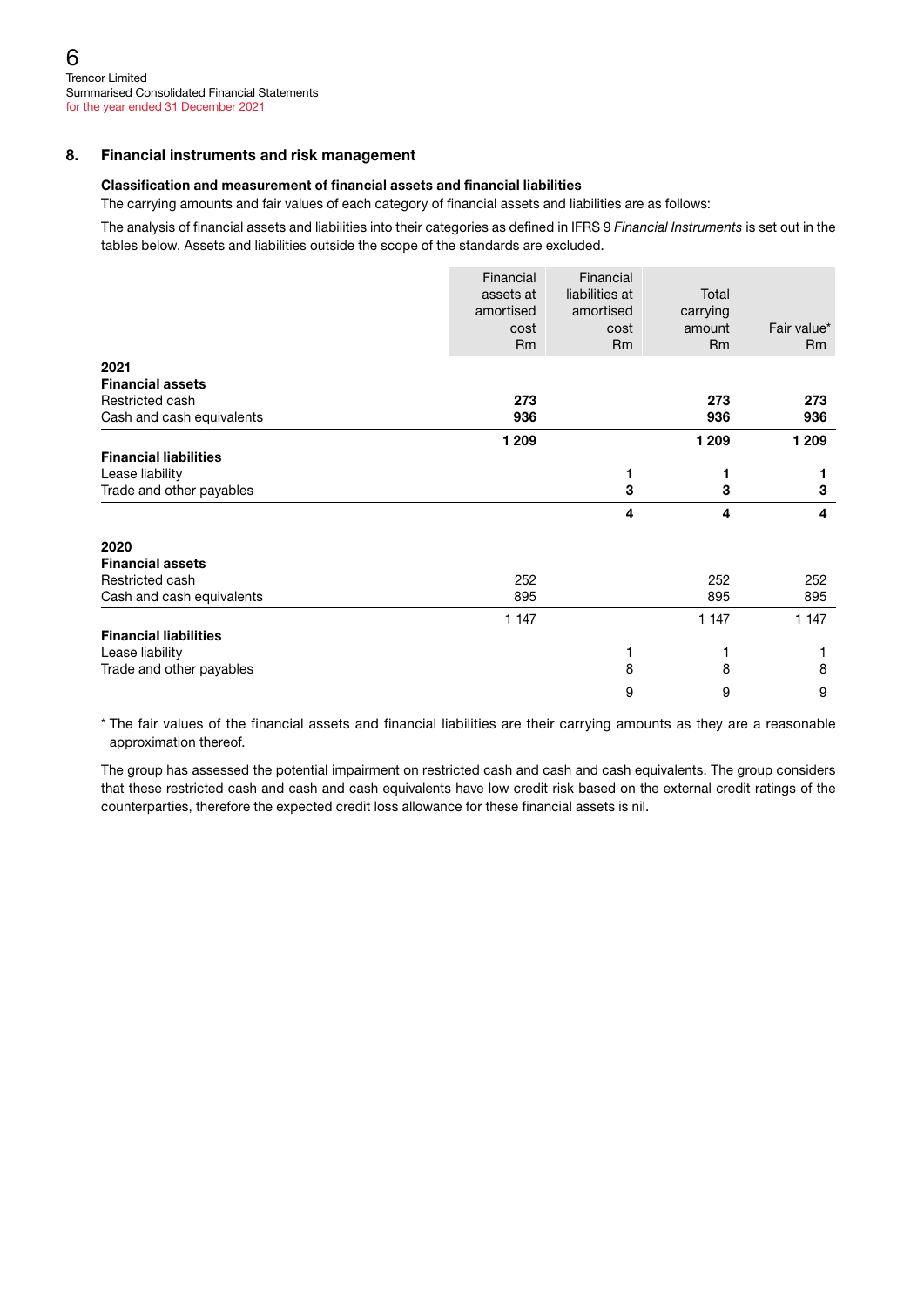#### 9. Indemnities and warranties

In respect of the indemnities and warranties disclosed below, no contingent liability has been disclosed in the financial statements for the year ended 31 December 2021 as the directors believe that the possibility of an outflow of resources in relation to the indemnities and warranties, other than for costs and expenses, is remote.

#### 9.1 Indemnities

9.1.1 Indemnity provided by Trencor in relation to the Halco Trust indemnitees

On 20 February 2018, Trencor, as a nominated beneficiary of the Halco Trust, received a vesting and distribution from the Halco Trust of the entire issued share capital of Halco Holdings Inc ("Halco"), which in turn held the shares in Textainer and TAC. Before the vesting and distribution were effected, Trencor was required to provide an indemnity in a negotiated amount of US\$62 million, inter alia, to the trustee of the Halco Trust, in lieu of the indemnity the trustee enjoyed under the Deed of Settlement of the Halco Trust at the time.

In terms of this indemnity, Trencor indemnifies the indemnitees detailed below against certain events, which include the incurrence of liabilities by the indemnitees, and against the incurrence of costs and expenses by the indemnitees in connection with the indemnity and the processes thereunder. The indemnity extends to liabilities, costs and expenses incurred by the indemnitees in relation to the administration and/or the termination of the Halco Trust, the liquidation of the corporate trustee of the Halco Trust, the escrow arrangements contemplated by the indemnity, liabilities, costs and expenses by the directors and shareholder of the corporate trustee of the Halco Trust associated with the aforementioned liabilities and other liabilities, costs and expenses incurred by the indemnitees pursuant to any joint matter in terms of the indemnity. The indemnitees include the corporate trustee of the Halco Trust, the directors and shareholder of such trustee, their respective successors in title, and the directors and shareholders of such shareholder and their respective successors in title, as well as any liquidator of the corporate trustee.

The indemnity terminates on 31 December 2024 and Trencor's maximum potential exposure under such indemnity is US\$62 million (2020: US\$62 million), for which an amount of US\$17 million (2020: US\$17 million) is currently held in accordance with the terms of an escrow agreement by an independent escrow agent in an interest-bearing escrow account in Liechtenstein (refer to note 3). The escrow balance will be so held until the indemnity terminates or otherwise falls away prior to 31 December 2024. Trencor is contractually required in terms of the escrow arrangement linked to the indemnity to retain sufficient cash and other liquid assets equal to the full face value of the maximum potential exposure under the indemnity of US\$62 million, in effecting any distribution or corporate reorganisation. Restricted cash of US\$17 million (2020: US\$17 million) (refer to note 3) and cash and cash equivalents in TAC of US\$45 million (2020: US\$45 million) (refer to note 4) have been currently earmarked against any such maximum potential exposure.

9.1.2 Indemnity provided by Trencor in relation to Halco's mislaid Textainer share certificates

In respect of the 11 May 2018 indemnity in relation to Halco's mislaid Textainer share certificates of 5 503 556 common shares, provided to, inter alia, Computershare Trust Company, N.A. and Computershare Inc (collectively "Computershare") by Trencor, jointly with Textainer and Halco, and with Trencor counter-indemnified by Textainer against any liability under such joint indemnity, shareholders were advised on 28 September 2020 that the relevant mislaid share certificates had been located in the Isle of Man. The mislaid share certificates were delivered to Computershare during the year, resulting in the termination of, and release from, all relevant joint indemnification agreements. The release from the indemnity agreements has not made any additional cash available for distribution by Trencor.

#### 9.2 Warranties

The company has warranted the performance and obligations of certain subsidiary companies in connection with a number of partnership agreements entered into with third parties. The partnerships were established for the purposes of purchasing and selling marine cargo containers manufactured by a subsidiary company in South Africa. The last manufactured containers were sold into the export market in 1999. All amounts attributable to third parties in terms of these arrangements had been settled by 31 December 2017.